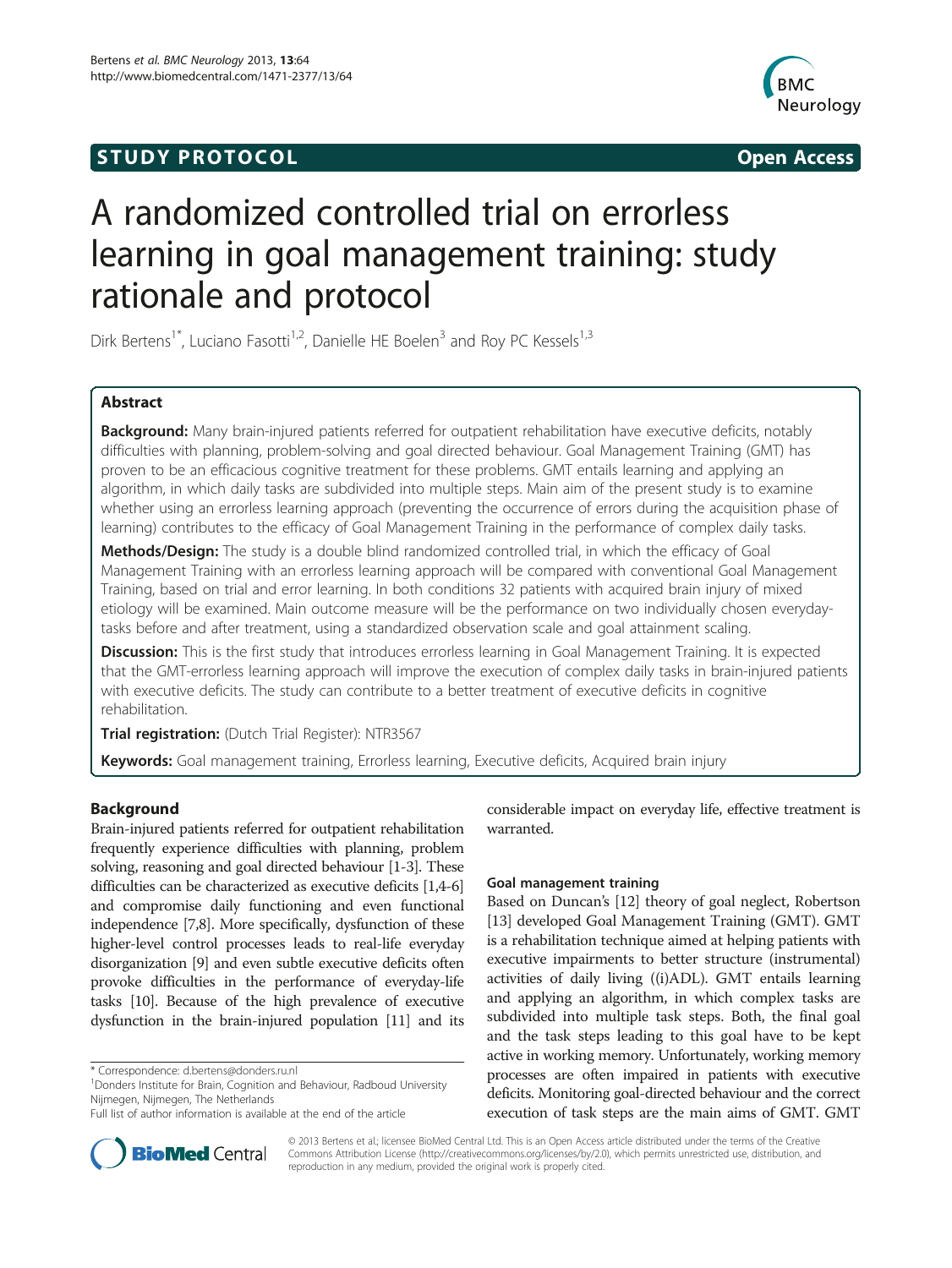can be applied to (re)learn all sorts of (i)ADL tasks, for example cleaning up the living room, processing and organizing mail or making a day schedule. In Figure 1 both the GMT algorithm and an example of its application are illustrated. Previous studies have established the efficacy of GMT [\[7,11](#page-7-0)[,14-17](#page-8-0)] and the training is widely applied in the field of cognitive rehabilitation. The acquisition of the algorithm and the performance of the task steps, however, relies on self-control, which is impaired in patients with executive problems [\[6](#page-7-0)[,18\]](#page-8-0). Consequently, errors that occur during the acquisition of the algorithm and the learning of the task steps are not corrected and may interfere with the correct acquisition of the GMT process and the correct performance of the task [[19](#page-8-0)]. Preventing the occurrence of errors during learning, also known as errorless learning, may enhance treatment effects.

## Errorless learning in goal management training

In errorless learning, the occurrence of errors during the learning phase is prevented in contrast to standard learning, or trial and error learning, in which errors may occur naturally. Fillingham et al. [\[20](#page-8-0)] described the mechanism of errorless learning using the Hebbian learning model [\[21\]](#page-8-0). Learning is described as a strenghtening of the connection between neurons that fire together. If a stimulus is followed by a reponse, the subsequent pattern of neural activitivity will be more likely to be activated again in similar situations. This means that the same response can be expected, even if it is an incorrect action [\[22](#page-8-0)]. If an errorless learning approach is applied in this process, the activation of incorrect neural patterns will be prevented and erroneous actions will not be evoked.

In clinical practice, several errorless learning techniques can be applied during training of complex daily tasks. Task steps can be taught using cue cards, (feed-forward) verbal instructions and visual demonstration or modeling by the trainer [\[23-25\]](#page-8-0). Several studies have shown that the quality of task performance after errorless learning is superior compared to errorful learning in patients with cognitive impairments of different aetiologies [\[26-32](#page-8-0)]. Most studies

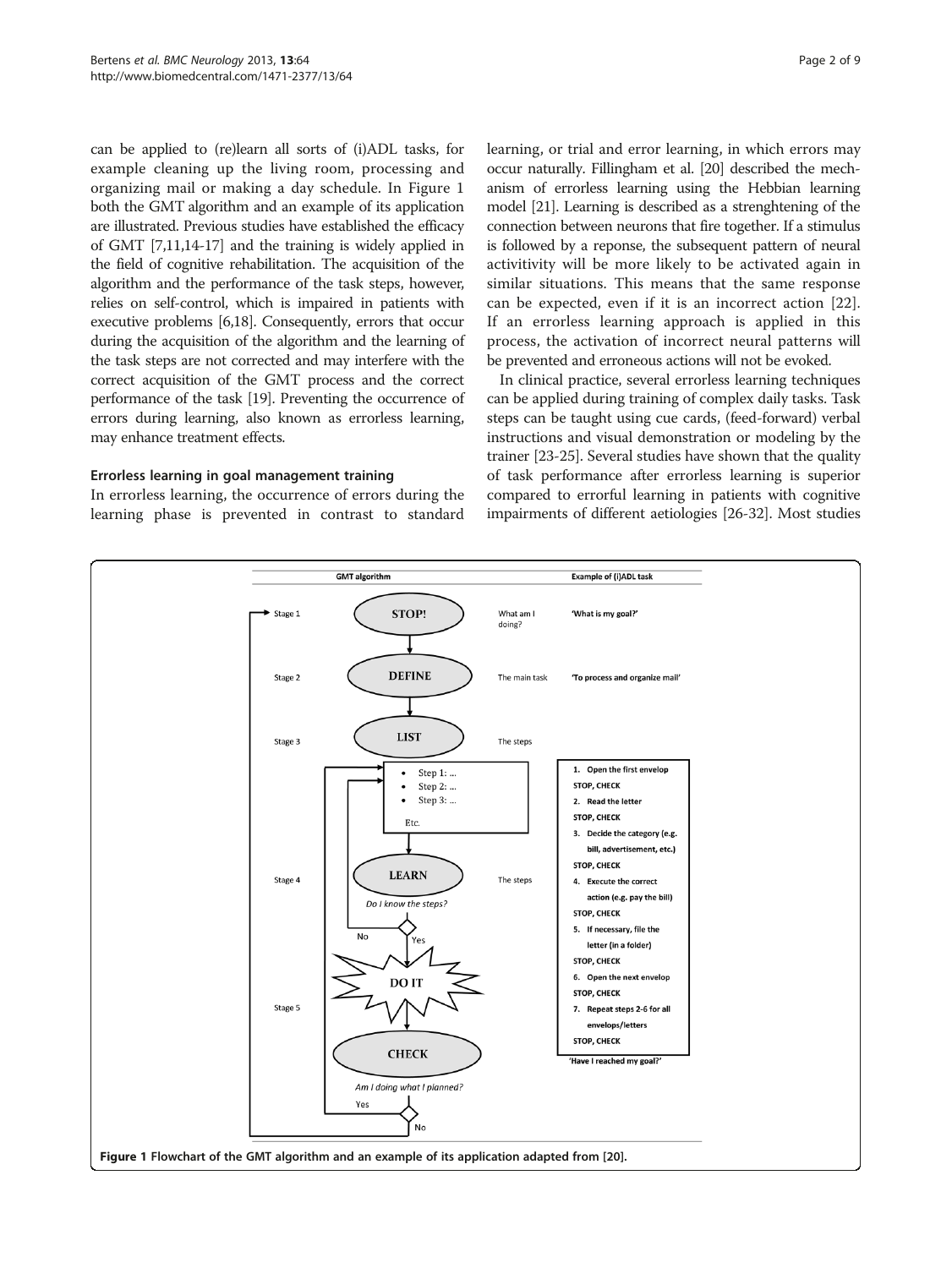on errorless learning have focussed on patients with memory deficits. In these studies the efficacy of errorless learning is explained by the mechanism that errors are not consciously corrected because of impairments in explicit memory, but implicitly consolidated through a relatively intact implicit memory system [[33](#page-8-0)-[35\]](#page-8-0). However, other studies do not agree with this hypothesis and describe the benefits of errorless learning by residual explicit memory processes [[36,37](#page-8-0)]. Another mechanism that may explain the advantage of errorless learning in patients with executive disorders is that errors are not detected due to a failing error-monitoring system [\[38,39\]](#page-8-0) and the inability to adjust behaviour on the basis of feedback [\[26](#page-8-0)]. By preventing the occurrence of errors in learning the execution of a task, both these systems are circumvented.

The main aim of the current study is to examine the efficacy of Goal Management Training using an errorless learning approach in the treatment of executive impairments in patients with acquired brain injury, focusing on (instrumental) activities of daily living ((i)ADL). Both GMT and errorless learning are two well investigated instructional methods of proven effectiveness. However, to date they have never been combined. Using an errorless learning approach in GMT may optimize both the acquisition of the GMT algorithm and the execution of complex tasks in daily living. To examine the efficacy of these combined techniques, (i)ADL task performance will be evaluated using a standardized observation scale taking correct, ineffective and missing steps into account [[27](#page-8-0)]. The primary hypothesis is that combining errorless learning and GMT will result in a more efficacious intervention, when applied to (re)learning daily tasks in patients with executive disorders after acquired brain injury. This study may contribute to a better treatment of disorganized behaviour after brain injury and improve the cognitive rehabilitation of patients with executive disorders. From a patient perspective, it might consistently contribute to enhance the functional independence of brain-injured patients.

## Methods/Design

To evaluate the efficacy of GMT in which errorless learning is integrated, this approach will be compared with conventional GMT treatment in which an errorful approach is used. This comparison will be investigated in a double blind randomized controlled trial that is registered at the Dutch Trial Register (No. NTR3567). The Medical Review Ethics Committee region Arnhem-Nijmegen approved the study (No. NL38019.091.11).

## Participants and setting

The study population consists of brain-damaged patients referred for outpatient cognitive rehabilitation. Participants eligible for the study must have executive disorders due to acquired brain injury (ABI) of non-progressive nature (i.e. traumatic brain injury, stroke) in the chronic phase of the illness. Executive deficits will be assessed by an extensive neuropsychological examination.

#### Inclusion criteria

- 1. Non-progressive acquired brain injury;
- 2. Minimal post-onset time of 3 months;
- 3. Being in outpatient rehabilitation;
- 4. Having executive deficits, as established by neuropsychological examination;
- 5. Living independently at home;
- 6. Age: 18–70 years at onset.

## Exclusion criteria

- 1. Inability to speak/understand the Dutch language;
- 2. Severe premorbid psychiatric problems;
- 3. Neurodegenerative disorders;
- 4. Substance abuse;
- 5. Severe cognitive comorbidity.

## **Setting**

Patients will be recruited from the Rehabilitation Medical Centre Groot Klimmendaal in Arnhem, the Netherlands and the outpatient rehabilitation clinic for brain injured patients and the department of Neurorehabilitation of the Sint Maartenskliniek in Nijmegen, the Netherlands. In the course of 18 months 64 participants will be recruited.

## Procedure

A flowchart of the study design is presented in Figure [2](#page-3-0). An extensive neuropsychological assessment will be performed as part of the selection procedure. Participants are eligible for the study if they have executive impairments, objectified by neuropsychological examination. As executive functioning is a multifarious concept, the neuropsychological assessment is designed to cover five of its main aspects. To assess response generation [\[2\]](#page-7-0) the Category Fluency test (CFT) and the Letter Fluency test (LFT) will be administered. Planning will be measured with an altered version of the Modified Six Elements Test and the Zoo Map test (subtest of BADS) [[40](#page-8-0)]. The Go/No-go task from the computerized TAP 2.1 [\[41\]](#page-8-0) will be used to examine response inhibition. Working memory will be assessed with Letter-Number Sequencing (LNS; subtest of the WAIS III) [[42\]](#page-8-0) and task switching with the Brixton Spatial Anticipation test [\[43](#page-8-0)]. Specifically, the criteria for having executive disorders and to be included in the study are either a standard score of 1.5 standard deviation (SD) below the normative mean on at least two of the seven executive tests or a standard score between 1 and 1.5 SD below the normative mean on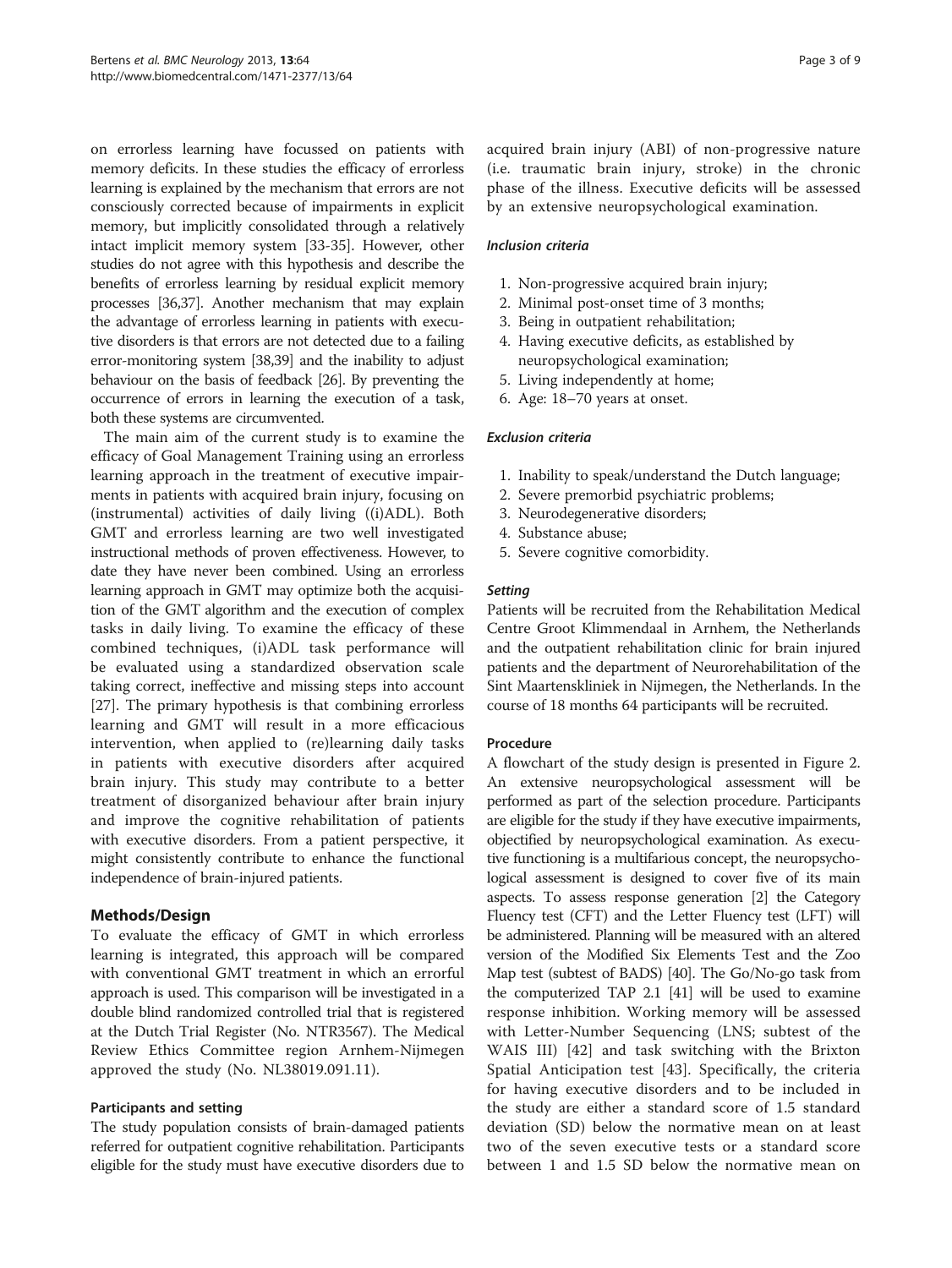at least four of those seven tests. Moreover, to obtain a complete cognitive profile of the participants, the Rivermead Behavioural Memory Test-Third Edition (RBMT III) [[44](#page-8-0)] will be administered to assess episodic memory and the alertness subtest of the TAP 2.1 [[41](#page-8-0)] will be used as a measure for attention and concentration. The National Adult Reading Test (Dutch version) (NART) will be given to estimate premorbid IQ. All neuropsychological tests will be administered by a neuropsychologist or a trained assistant.

After fulfilling the inclusion criteria and obtaining the signed informed consents, participants will be randomly assigned to GMT with an errorless learning approach (experimental treatment) or to conventional GMT (treatment as usual) using trial and error learning.

#### Interventions

Both treatment arms will comprise eight one-hour individual sessions, administered twice a week by trained therapists. An overview of the content of the training sessions is shown in Table [1](#page-4-0). Sessions 1–4 will take place at the participating centers. Sessions 5–8 will take place at the participants' home or in the work environment, depending on the treatment goals. The first two sessions of GMT will be identical for both conditions. In the first session participants will be informed about GMT in general and about cognitive dysfunction, more specifically about executive dysfunction after acquired brain injury. In the second session each participant will choose two individual treatment goals. These treatment goals must be (i)ADL tasks and the participant has to experience difficulties performing the

<span id="page-3-0"></span>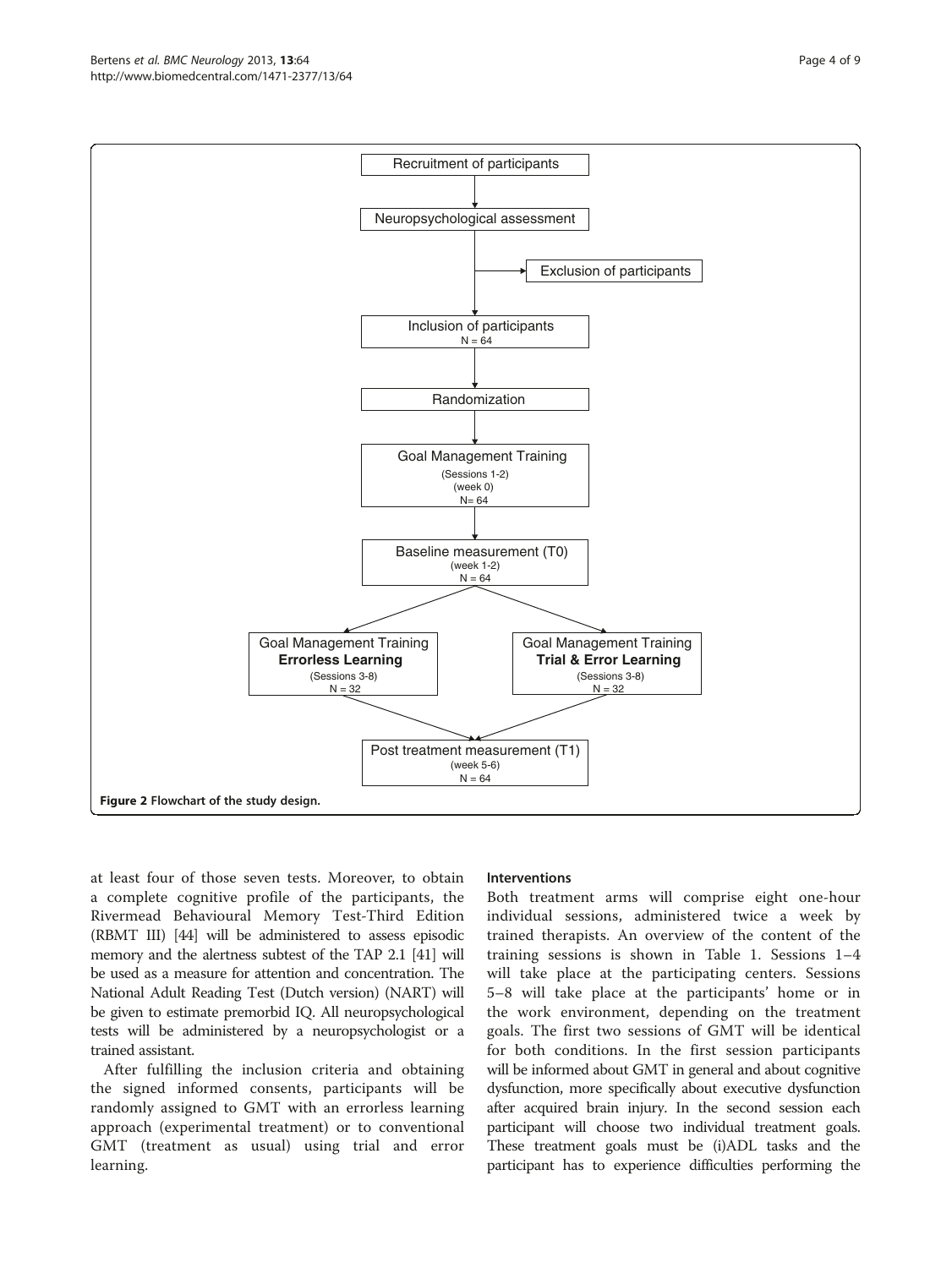<span id="page-4-0"></span>

|  |  |  |  | Table 1 Content of GMT sessions for both treatment arms |  |
|--|--|--|--|---------------------------------------------------------|--|
|  |  |  |  |                                                         |  |

| <b>Session</b> | Contents                                                                                                                            |                                                                                                                                                 |  |  |  |  |  |
|----------------|-------------------------------------------------------------------------------------------------------------------------------------|-------------------------------------------------------------------------------------------------------------------------------------------------|--|--|--|--|--|
| $\mathbf{1}$   | Providing information about training;                                                                                               |                                                                                                                                                 |  |  |  |  |  |
|                | Providing information about cognitive functioning after acquired brain injury in general with an emphasis on executive impairments; |                                                                                                                                                 |  |  |  |  |  |
|                | Increasing awareness of individual executive dysfunction;                                                                           |                                                                                                                                                 |  |  |  |  |  |
|                | Preparing the setting of two individual treatment goals                                                                             |                                                                                                                                                 |  |  |  |  |  |
| 2              | Setting two individual chosen treatment goals (i)ADL tasks);                                                                        |                                                                                                                                                 |  |  |  |  |  |
|                | Filling out the Goal Attainment Scale forms for each treatment goal                                                                 |                                                                                                                                                 |  |  |  |  |  |
|                | <b>GMT-errorless learning</b>                                                                                                       | <b>Conventional GMT-treatment</b>                                                                                                               |  |  |  |  |  |
| 3              | Defining steps concerning treatment goal 1 using cue<br>cards and other errorless learning techniques                               | General information about GMT and the GMT algorithm                                                                                             |  |  |  |  |  |
| 4              | Defining steps concerning treatment goal 2 using cue<br>cards and other errorless learning techniques                               | Filling out GMT scheme by participant concerning treatment goal 1                                                                               |  |  |  |  |  |
| 5              | Performance of the steps concerning treatment goal 1<br>using errorless learning techniques                                         | Filling out GMT scheme by participant concerning treatment goal 2                                                                               |  |  |  |  |  |
| 6              | Performance of the steps concerning treatment goal 2<br>using errorless learning techniques                                         | Performance of treatment goal 1 according to the GMT algorithm                                                                                  |  |  |  |  |  |
| 7              | Integrating the steps of treatment goal 1 into the GMT<br>algorithm using errorless learning techniques;                            | Performance of treatment goal 2 according to the GMT algorithm                                                                                  |  |  |  |  |  |
|                | Performance of treatment goal 1 according to the GMT<br>algorithm using errorless learning techniques                               |                                                                                                                                                 |  |  |  |  |  |
| 8              | Integrating the steps of treatment goal 2 into the GMT<br>algorithm using errorless learning techniques;                            | Improvement of GMT schemes concerning one or both of the treatment goals<br>and/or practicing performance of one or both of the treatment goals |  |  |  |  |  |
|                | Performance of treatment goal 2 according to the GMT<br>algorithm using errorless learning techniques                               |                                                                                                                                                 |  |  |  |  |  |

Note. Sessions 1 and 2 are the same for both conditions.

chosen tasks. Learning the correct execution of these (i)ADL tasks will be the main aim during the rest of the training sessions. Acceptable treatment goals are those which can be subdivided into multiple steps and should be defined in accordance with the SMART method (Specific, Measurable, Attainable, Reasonable, Timely) [\[45](#page-8-0)]. After the second session a baseline assessment will take place. The execution of both treatment goals will be filmed, so that it can be evaluated later by assessors who are blind for allocation. After the baseline assessment participants will undergo training sessions 3–8 in the errorless learning condition or in the trial and error condition.

#### GMT-errorless learning condition

The experimental treatment consists of GMT with an errorless learning approach, i.e., both the acquisition and application of GMT will be taught using error controlling methods. This implies active guidance from a therapist to prevent the occurrence of errors or guessing. Therefore, errorless learning techniques, such as verbal instructions, modeling and cue cards will be used, as well as written instructions of the chosen (i)ADL tasks. After the two tasks have been subdivided into multiple steps and have been rehearsed verbally during sessions 3 and 4, the actual execution of these steps is practiced in sessions 5 and 6 of

the treatment. In these sessions cues will be faded after successful execution of the steps (i.e., without hesitation or errors). In sessions 7 and 8 the patient will be taught to check after each task step if the action was performed correctly and if it has led to the planned (subordinate) goals. 'Checking' is part of the final stage of the GMT algorithm and therefore both treatment goals will be fully integrated into the GMT algorithm and errorless execution of both complex tasks according to the GMT algorithm will be practiced.

## GMT-trial and error learning condition

In the conventional GMT errors are allowed to occur. Patients will learn to use the GMT algorithm and the performance of the tasks using trial and error learning. In this condition the therapist is not required to prevent errors during the application of the GMT strategy, but he/she only provides feedback in response to errors (i.e. afterwards). Also, therapists will not provide clues as how to solve problems and will not actively prompt or guide the execution of tasks. After having chosen two (i)ADL tasks in sessions 1 and 2, session 3 consists of a general description of the GMT algorithm by the therapist. In sessions 4 and 5 the participant is asked to define the task steps and- complete the GMT schemes for both treatment goals. The therapist will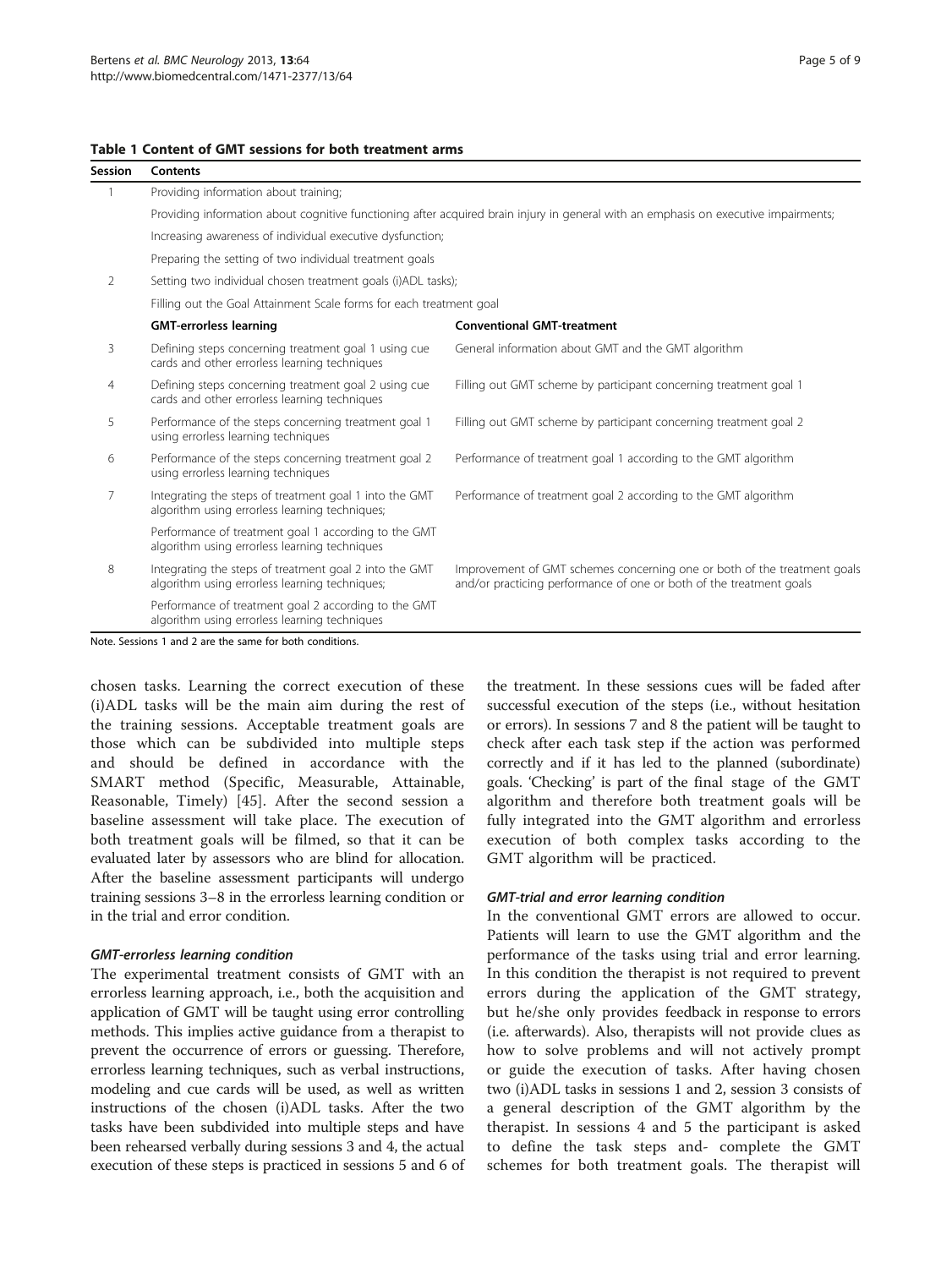not help in defining the task steps and the main aim is to motivate the participant to complete the schemes. If errors occur, the therapist will not intervene, and the participant will have to detect these during the training. In sessions 6 and 7 the actual performance of the (i)ADL tasks will be practised, again using the above described trial and error approach. The participant will be motivated to actively practice performance and to seek solutions in the case of problems. Session 8 is again devoted to the execution of the tasks and to eventually improve the execution of task steps or the previous completed GMT schemes.

#### **Objectives**

The primary objective of this investigation is to examine the efficacy of a combined errorless learning and GMT intervention for the treatment of executive problems in patients with acquired brain injury (ABI). These patients are in the chronic phase of their illness and the study will focus on individually chosen complex daily tasks ((i) ADL), such as cleaning a bathroom, processing mail or preparing a meal. The hypothesis is that brain-injured patients will (re)learn performance of (i)ADL tasks more efficiently if an errorless learning method is used. That is, more task steps will be performed correctly and in the right sequence and less irrelevant and missing steps will be present. Consequently, more goals and sub goals will be attained by applying errorless learning in GMT.

## **Outcomes**

An overview of the outcome measures is given in Table [2](#page-6-0). The main outcome will be (i)ADL task performance. Performance of each task step will be scored on a 3-point scale: 0) absence/incomplete: the task step is missing or incomplete; 1) questionable/ineffective: the task step is not correctly performed or not set in the correct sequence; 2) competent/correct: the task step is successfully performed and set in the correct sequence. Observed total scores will be converted into percentage scores to allow statistical comparison of data from different (i)ADL tasks, and comparison between groups. A similar scale was used in previous research [\[27](#page-8-0)] to assess (i)ADL task performance in patients with Alzheimer's dementia. Task execution will be filmed and evaluation by using the scale will take place afterwards by an assessor who is not involved in the actual treatment to secure the blind nature of the design.

A secondary outcome measure will be goal attainment using Goal Attainment Scaling (GAS) [[46\]](#page-8-0). GAS is an individualized method to evaluate the extent to which individual treatment goals are achieved by defining several levels of outcomes ('as expected', (much) more than expected, (much) less than expected). GAS is scored in a standardized way to allow statistical comparisons between individual treatment goals and is widely used in

rehabilitation [[47,48](#page-8-0)]. During session 2, GAS schemes for both treatment goals will be completed by the trainer in cooperation with the participant. During the post-treatment measurement, two GAS scores will be obtained, one by the patient and one by the trainer.

#### Additional study parameters

Questionnaires Questionnaires will be administered to measure several aspects of executive functioning. The Dysexecutive Questionnaire (DEX) [\[49](#page-8-0)], both the patient and the proxy version, will be used for the assessment of dysexecutive behaviour. Self-reported executive functioning will be measured using the Dutch version of the Executive Function Index (EFI-NL) [[50\]](#page-8-0). The Executive Observation Scale (EOS) (based on Pollens [\[51\]](#page-8-0)), completed by a proxy, will be used as an observation measure for executive function. The Cognitive Failures Questionnaire (CFQ) [[52](#page-8-0)] will assess self-reported subjective cognitive complaints in general. Quality of life will be determined using the RAND 36-item Short Form Health Survey (RAND-36) [\[53\]](#page-8-0).

#### Baseline

After the second session, in which two individual treatment goals ((i)ADL tasks) are established and the GAS schemes are completed by the trainer in cooperation with the participant, the baseline measurement will take place. During this assessment execution of both treatment goals will be filmed to secure the blind nature of the design. The recorded performance will be assessed by an independent research assistant using the standardized scale to guarantee blinding of condition.

#### Post-treatment

After treatment, (i)ADL task performance will be assessed again by filming and scoring task performance. The previous completed GAS schemes will be scored by participant and by trainer to evaluate goal attainment. The questionnaires and neuropsychological assessment, using parallel versions of the same tests, will be administered after treatment as well, to control for nonspecific recovery. The data gathered with the questionnaires and the neuropsychological tests provide measures for change in insight, executive complaints, subjective and objective executive functioning for moderator analyses, to examine possible determinants for treatment success.

#### Sample size

Determination of the sample size for this study is based on data from a RCT examining the effects of a structured 6-week Goal Management Training [\[17\]](#page-8-0). In each group 32 participants are required to detect an effect size of  $d = .6$ with a power = .80 and  $\alpha$  = 05. These estimated sample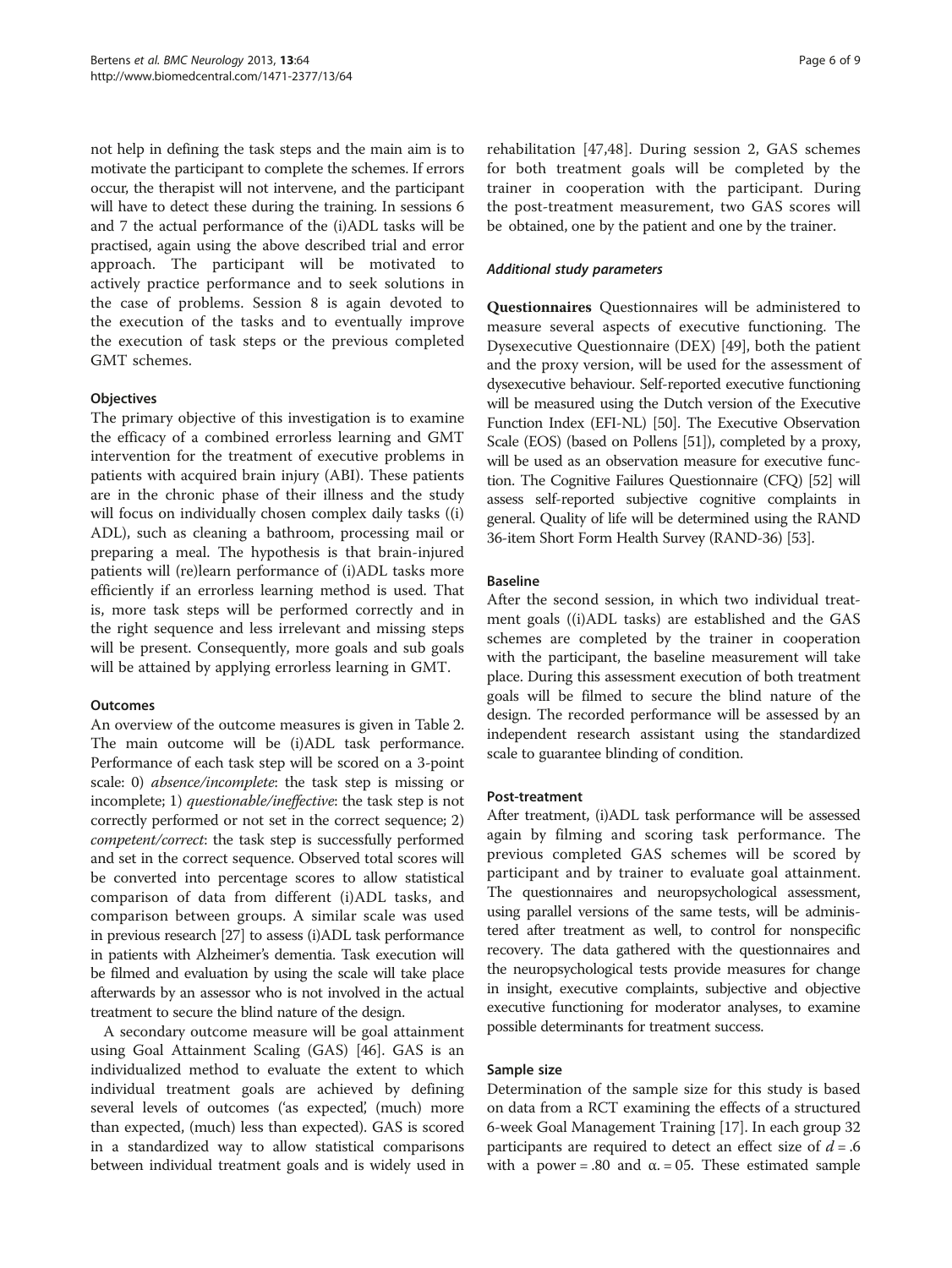<span id="page-6-0"></span>

| <b>Outcome measure</b>              | <b>Measurement</b>                              | Recruitment | <b>Baseline</b> | Post-treatment |
|-------------------------------------|-------------------------------------------------|-------------|-----------------|----------------|
| Primary outcome measure             |                                                 |             |                 |                |
| (i)ADL task performance             | Standardized scale evaluating task steps        |             | X               | X              |
| Secondary outcome measure           |                                                 |             |                 |                |
| Goal attainment                     | Goal attainment scale                           |             | X               | X              |
| Neuropsychological assessment       |                                                 |             |                 |                |
| Executive functioning               | Brixton spatial anticipation test               | X           |                 | X              |
|                                     | Category fluency test                           | Χ           |                 | X              |
|                                     | Go/No-go task, subtest TAP                      | X           |                 | X              |
|                                     | Letter fluency test                             | Χ           |                 | $\times$       |
|                                     | Letter number sequencing, subtest WAIS III      | X.          |                 | X              |
|                                     | Modified six elements test                      | Χ           |                 | X              |
|                                     | Zoo map test, subtest BADS                      | X           |                 | X              |
| Memory                              | Rivermead behavioural memory test-third edition | X           |                 | X              |
| Attention & Concentration           | Alertness task, subtest TAP                     | X           |                 | $\times$       |
| Estimation IO                       | National adult reading test (Dutch version)     | Χ           |                 | X              |
| <b>Ouestionnaires</b>               |                                                 |             |                 |                |
| Subjective cognitive functioning    | CFQ (Cognitive failures questionnaire)          |             | $\times$        | X              |
| Dysexecutive behaviour              | DEX (Dysexecutive questionnaire)                |             | Χ               | Χ              |
| Self-reported executive functioning | EFI-NL (Executive function index)               |             | Χ               | X              |
| Observed executive functioning      | EOS (Executive observation scale)               |             | X               | Χ              |
| Quality of life                     | RAND 36-item short form health survey           |             | X               | X              |

sizes are comparable with other studies evaluating the efficacy of different types of GMT [[17,54\]](#page-8-0).

#### Randomization and blinding

Allocation of participants to either condition will be established using a computer generated block randomization procedure (block size  $n = 4$ ) without stratification. The written information to inform patients about the study only mentions that two types of GMT will be compared. To achieve participant blinding, no information will be given about specific differences between the two conditions. Assessor blinding will be achieved by filming the (i) ADL task performance of the participants. All hints of treatment condition will be avoided and performance will be scored by research assistants who are not involved in delivering GMT.

#### Statistical analysis

All data will be analyzed with IBM SPSS 19. The normality of all variables will be checked and corrected for, if necessary. The performance on the neuropsychological tests will be compared with normative data and corrected for age and education. Descriptive statistics of relevant variables will be obtained and compared for the two treatment arms using analysis of variance.

To evaluate the efficacy of GMT-errorless learning compared to conventional GMT with trial and error learning, pre- and post training data will be analyzed using a  $2 \times 2$  repeated measure analysis of variance (General Linear Model) with treatment condition (GMT-errorless learning and conventional GMT) as between-subject factor and measurement (pre- and post-treatment) as within-subject factor. The dependent variable will be the standardized scale score (quantitative). The same analysis will be done for the secondary outcome measure, the GAS scores. Appropriate post-hoc tests will be performed and effect sizes (partial eta-squared) will be computed. Moreover, correlations will be computed between moderator variables (questionnaires and neuropsychological tests) and treatment effects (difference score: post treatment minus baseline).

The background variables of the participants in both treatment conditions are expected to be comparable (age, education level, estimation IQ) because of the randomization procedure. In case of significant differences, appropriate statistical adjustment for confounding variables will be performed (ANCOVA). All statistical tests will be two-tailed, alpha set at 0.05.

#### **Discussion**

Both Goal Management Training and errorless learning are two methods that have been separately well studied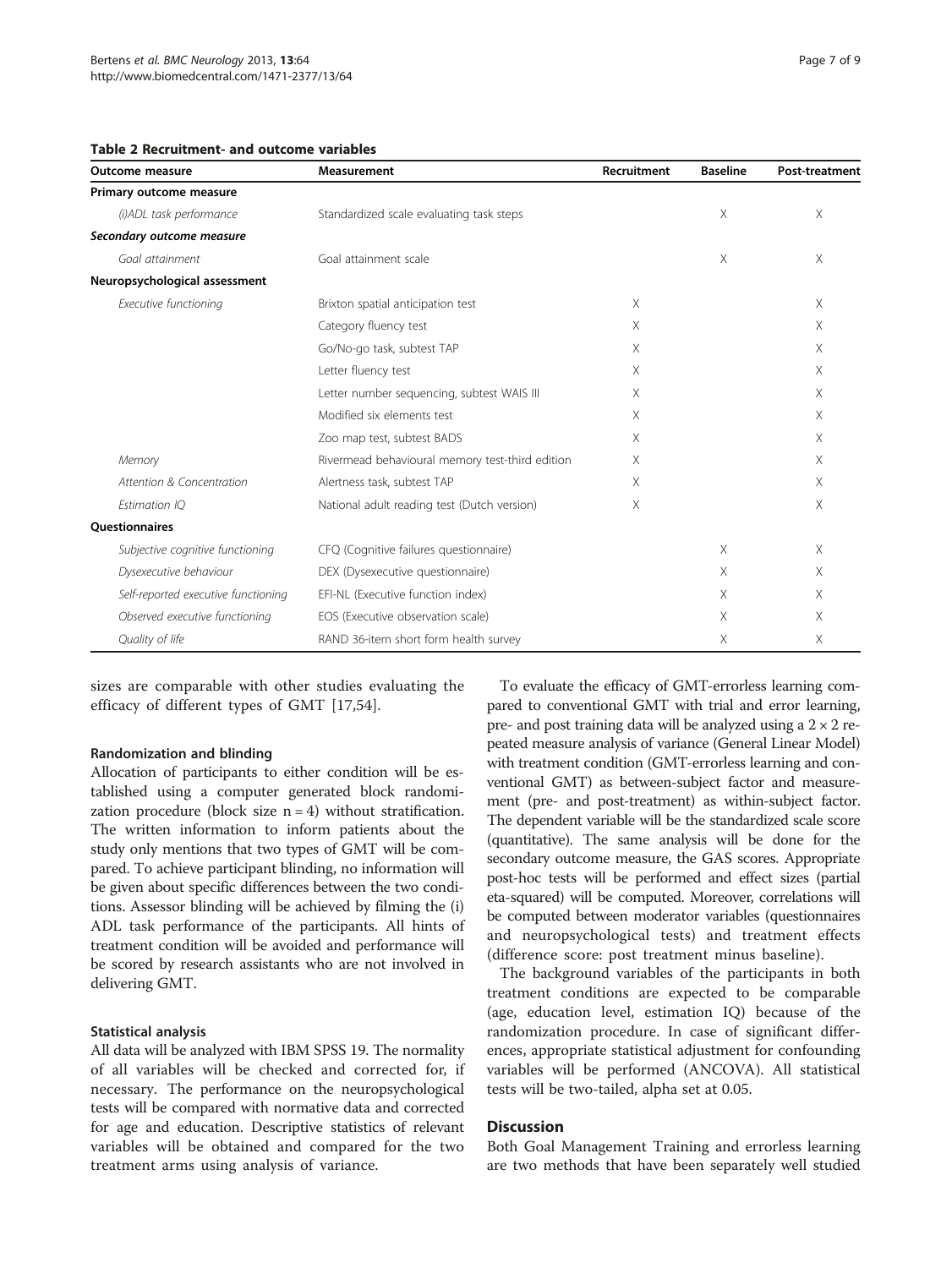<span id="page-7-0"></span>and shown to be effective. Up to now however, the two methods have never been combined. Combining an errorless learning approach with GMT is expected to optimize the acquisition of the GMT algorithm and improve the performance of complex daily tasks in braininjured patients with executive deficits. Consequently, the efficacy of the intervention is increased, which may contribute to functional independence of patients with acquired brain injury. Not only does the combination of methods provide an evidence-based intervention for clinical practice, the present study may also contribute to more insight into the underlying mechanisms of errorless learning. Previous studies investigating errorless learning have often focussed on patients with profound memory impairments, such as patients with Alzheimer's disease or Korsakoff's syndrome [[26](#page-8-0),[30](#page-8-0)]. The assumption was that due to a dysfunctional explicit memory system errors were not consciously corrected and implicitly consolidated [[31](#page-8-0)]. However, the beneficial effects of errorless learning may also be related to a failing error monitoring system. That is, the inability of patients with executive dysfunction to detect errors [[38](#page-8-0)]. The current study proposal focuses on patients with primarily executive impairments in whom the presence of memory impairments is less prominent. This suggests that explicit memory is relatively spared in these patients, whereas their error-monitoring system is failing. As a result, the current study may contribute to a better understanding of these two underlying mechanisms of errorless learning.

Previous studies evaluated GMT used paper-and-pencil tasks [7] or fixed (i)ADL tasks, such as meal preparation [7] and financial management [\[15\]](#page-8-0). A strength of this study is that participants will choose their own individual (i)ADL tasks that will be (re)learned during the training. Individual goals correspond to individual lifestyles and demands and may therefore provide a more fitting contribution to daily functioning and enhance functional independence of the participants.

In summary, the aim of the study is to examine the efficacy of Goal Management Training combined with an errorless learning approach as a treatment of executive problems in patients with acquired brain injury in the chronic phase, focusing on execution of complex daily-life tasks. This study could contribute to a better treatment of executive deficits in cognitive rehabilitation.

#### Current study status

The errorless learning in Goal Management Training trial has started recruitment from June 2012.

#### Abbreviations

ABI: Acquired brain injury; BADS: Behavioural assessment of the dysexecutive syndrome; CFQ: Cognitive failures questionnaire; CFT: Category fluency test; DEX: Dysexecutive questionnaire; EFI-NL: Executive function index (Dutch version); EOS: Executive observation scale; GAS: Goal attainment scaling;

GMT: Goal management training; (i)ADL: (Instrumental) Activities of daily living; IQ: Intelligence quotient; LFT: Letter fluency test; LNS: Letter-number sequencing; NART: National adult reading test; RAND-36: RAND-36 item short form health survey; RBMT III: Rivermead behavioural memory test-third edition; SD: Standard deviation; SPSS: Statistical package for the social sciences; SMART: Specific measurable attainable reasonable timely; TAP: Test for attentional performance; WAIS III: Wechsler adult intelligence scale-third edition.

#### Competing interests

The authors declare that they have no competing interests.

#### Authors' contributions

DBe is the primary investigator and responsible for writing the treatment protocols, execution of the study, data collection, data analysis and drafting the manuscript. LF and RK are designers and supervisors of the study. DBo contributed to the treatment protocols and is supervising as well. All authors will participate in finalizing the manuscript. All authors read and approved the final manuscript.

#### Acknowledgements

The study is funded by the National Initiative Brain and Cognition (NIHC, grant # 056-11-011). This quick-result project is embedded in the pillar "The Healthy Brain, Program Cognitive Rehabilitation".

#### Author details

<sup>1</sup> Donders Institute for Brain, Cognition and Behaviour, Radboud University Nijmegen, Nijmegen, The Netherlands. <sup>2</sup>Rehabilitation Medical Centre Groot Klimmendaal/SIZA Support and Rehabilitation, Arnhem, The Netherlands. 3 Department of Medical Psychology, Radboud University Nijmegen Medical Centre, Nijmegen, The Netherlands.

#### Received: 25 April 2013 Accepted: 19 June 2013 Published: 20 June 2013

#### References

- 1. Baddeley A, Wilson BA: Frontal amnesia and the dysexecutive syndrome. Brain Cogn 1988, 7:212–230.
- 2. Lezak MD, Howieson DB, Bigler ED, Tranel D: Neuropsychological assessment. New York: Oxford University Press; 2012.
- 3. Stuss DT, Levine B: Adult clinical neuropsychology: lessons from studies of the frontal lobes. Annu Rev Psychol 2002, 53:401–433.
- 4. Burgess PW, Veitch E, de Lacy Costello A, Shallice T: The cognitive and neuroanatomical correlates of multitasking. Neuropsychologia 2000, 38:848–863.
- 5. Damasio AR: On some functions of the human prefrontal cortex. Ann NY Acad Sci 1995, 769:241–251.
- 6. Shallice T: Specific impairments of planning, Philosophical transactions of the royal society of London series B: biological sciences. Volume 298. London: The Royal Society; 1982:199–209.
- 7. Levine B, Robertson IH, Clare L, Carter G, Hong J, Wilson BA, Duncan J, Stuss DT: Rehabilitation of executive functioning: an experimental-clinical validation of goal management training. J Int Neuropsych Soc 2000, 6:299–312.
- McDonald BC, Flashman LA, Saykin AJ: Executive dysfunction following traumatic brain injury: neural substrates and treatment strategies. Neuro Rehabilitation 2002, 17:333–344.
- 9. Mateer CA, Sohlberg MM, Crinean J: Perceptions of memory functions in individuals with closed head injury. J Head Trauma Rehab 1987, 2:74-84.
- 10. Boelen DH, Spikman JM, Rietveld AC, Fasotti L: Executive dysfunction in chronic brain-injured patients: assessment in outpatient rehabilitation. Neuropsychol Rehabil 2009, 19:625–644.
- 11. Levine B, Stuss DT, Winocur G, Binns MA, Fahy L, Mandic M, Bridges K, Robertson IH: Cognitive rehabilitation in the elderly: effects on strategic behavior in relation to goal management. J Int Neuropsych Soc 2007, 13:143–152.
- 12. Duncan J, Emslie H, Williams P, Johnson R, Freer C: Intelligence and the frontal lobe: the organization of goal-directed behavior. Cognitive psychol 1996, 30:257–303.
- 13. Robertson IH: Goal management training: a clinical manual. Cambridge: PsyConsult; 1996.